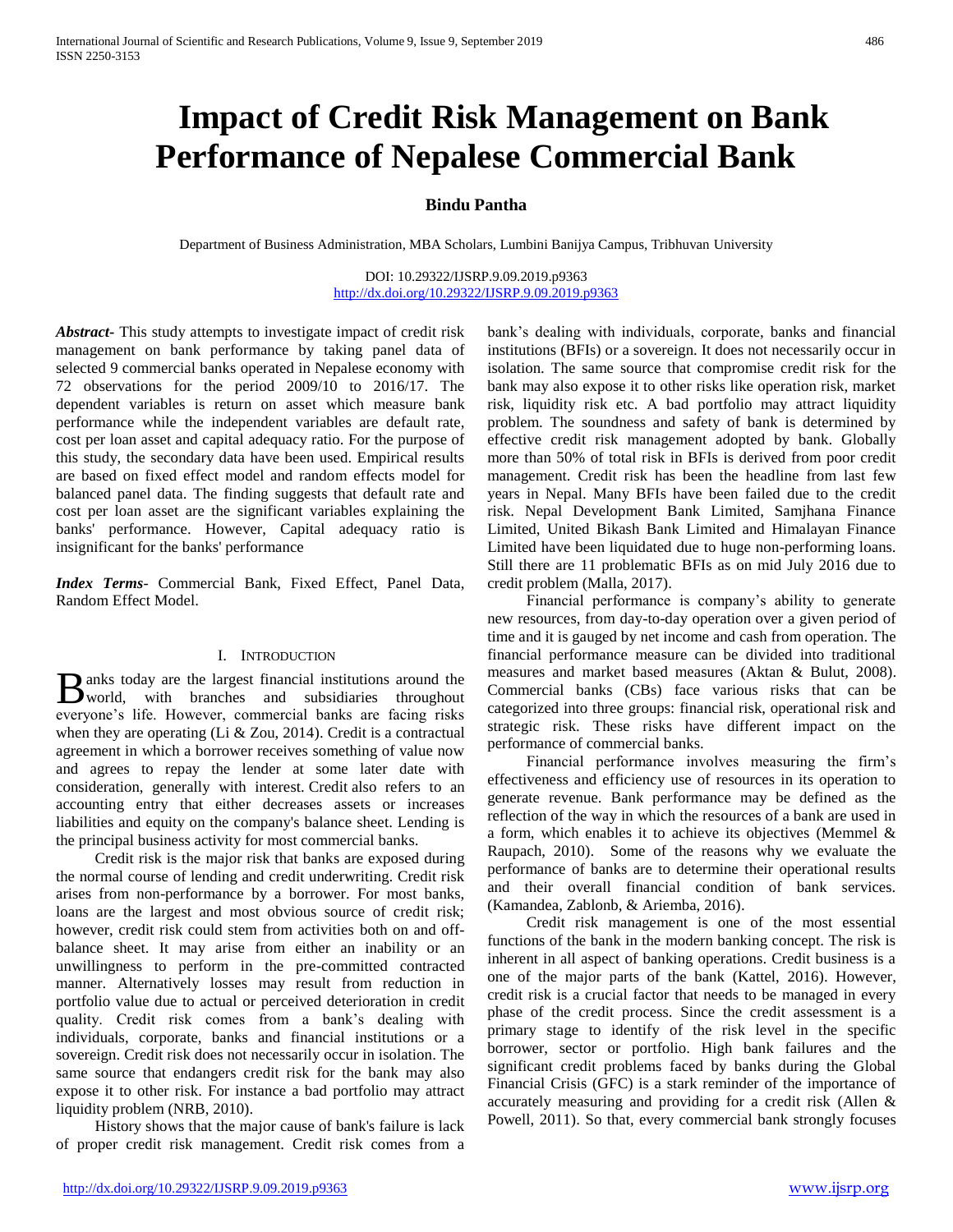to developing the effective and robust credit assessment system entire the organization.

 Credit risk management is very important to banks as it is an integral part of the loan process. It maximizes bank risk, adjusted risk rate of return by maintaining credit risk exposure with view to shielding the bank from the adverse effects of credit risk. Bank is investing a lot of funds in credit risk management modeling (Poudel, 2012).

 Nepal has started preparations to implement the Basel-III framework for bank sector from 2014 in line with the global standard. The global financial crisis and the credit crunch that followed put credit risk management into the regulatory attention. As a result, regulators began to demand more transparency. They wanted to know that a bank has thorough knowledge of customers and their associated credit risk. And new Basel III regulations will create an even regulatory burden for banks (Kattel, 2016).

The present study attempts to achieve the following objective:

- To examine impact of credit risk management on financial performance of commercial banks of Nepal.
- To examine the relationship between the independent variables and net income (ROA) of banks

# II. LITERATURE REVIEW

 Traditionally, commercial banks' essential services involve the granting of credit that is held by the originating bank until maturity or payoff. Credit risk management (CRM); however, allow banks to turn around this pattern, generally by transferring the loans in part or in their entirety from their own books to any other third-party loan servicer (Bekhet & Eletter, 2014).

 Bank credit is the key to economic growth (Timsina, 2016). The credit creation process works smoothly when funds are transferred from ultimate savers to borrower. The major function of commercial banks is to provide credit. Loan and advances constitute the highest portion of the total assets of banks. It is the main source for generating profit (Timsina, 2016). Saunders and Cornett, (2006) found that to address the credit risks, banks and financial intermediaries should focus center on the probability of default of the borrowers. There are a number of models accessible to analyze credit risks, some of which are qualitative models and some are quantitative models. The qualitative models indicate borrower specific factors and market specific factors.

 Mosharrafa (2013) found that credit risk rating technique is an important tool for credit management as it supports a bank to realize various dimensions of credit risk involved in different borrowers and portfolio. The credit risk assessment is the source for credit risk management in commercial banks and provides the information for decision making.

 Credit granting procedure and control systems are necessary for the assessment of loan application, which then guarantees a bank's total loan portfolio as per the bank's overall integrity (Boyd, 1993; Sreelakshmi, 2014). It is necessary to establish a proper credit risk environment, sound credit granting processes, appropriate credit administration, measurement, monitoring and control over credit risk, policy and strategies that clearly summarize the scope and allocation of bank credit facilities as well as the approach in which a credit portfolio is managed i.e. how loans are originated, appraised, supervised and

collected, a basic element for effective credit risk management (Basel, 1999; Sreelakshmi, 2014). Credit scoring procedures, assessment of negative events probabilities, and the consequent losses given these negative migrations or default events, are all important factors involved in credit risk management systems (Altman, Caouette, & Narayanan, 1998). Most of the studies have been inclined to focus on the problems of developing an effective method for the disposal of these bad debts, rather than for the provision of a regulatory and legal framework for their prevention and control (Campbell, 2007).

 According to Cuthberston and Nitzsche (2003) risk management technology has been renovated over the last decade. The swiftness of information flow and the complexity of the international financial markets qualify banks to recognize, evaluate, manage and mitigate risk in a way that was just not possible ten years ago. The most current credit modeling software in place is Basel II Accord. This accord has positively been a substance in leading the drive towards building applicable credit risk modeling and Capital Adequacy Requirements. Banks will have to have the clear knowledge about the risk and its effect with the optimal use of the resources to compete in the market. Generally in competitive market, a bank trade off the risk which allows much more competent risk transfer and portfolio optimization. However, for all these activities, banks must have a good knowledge about risk management, pricing of loan on competitive market, marginal risk adjusted contribution, monitoring of economic capital (Poudel, 2012). The banks frequently suffer from poor lending practice and it must be aware about the monitoring and other steps to control; and mitigate the risk associated with credit or lending to individual as well as companies.

 Therefore, the Nepal Rastra Bank (NRB) i.e. central bank, has issued guidelines which attention to general principles that are prepared for governing the implementation of more detailed lending procedures and practices within the banks. The NRB has issued some criteria, such as the credit assessment of borrowers (macro-economic factors and firm specific analysis), the purpose of credit, track records, repayment capacity, liquidity status of collateral for new credit, as well as the renewal and expansion of existing credit (NRB, 2010).

 It is mandatory for a bank to prepare Credit Policies Guidelines (CPG) for making investment and lending decisions and which reflect a bank tolerance for credit risk. Prior to consent to a credit facility, the bank should make an assessment of risk profile of its customers, such as of their business, and which can be done through the credit procedure (NRB, 2010). The credit risk management policies for ten banks in the United States has been studied by Benedikt, Ian, Judit, and Wolf (2007) and found that advance credit risk management techniques (proxies by at least one collateralized loan) help permanent to achieve their target in loan level. The findings confirm the general efficiencyenhancing implications of new risk management techniques in a world with frictions suggested in the theoretical literature.

 The study Li and Zou (2014) revealed that credit risk management does have positive effects on profitability of commercial banks. Between the two proxies of credit risk management, NPLR has a significant effect on the both ROE and ROA while CAR has an insignificant effect on both ROE and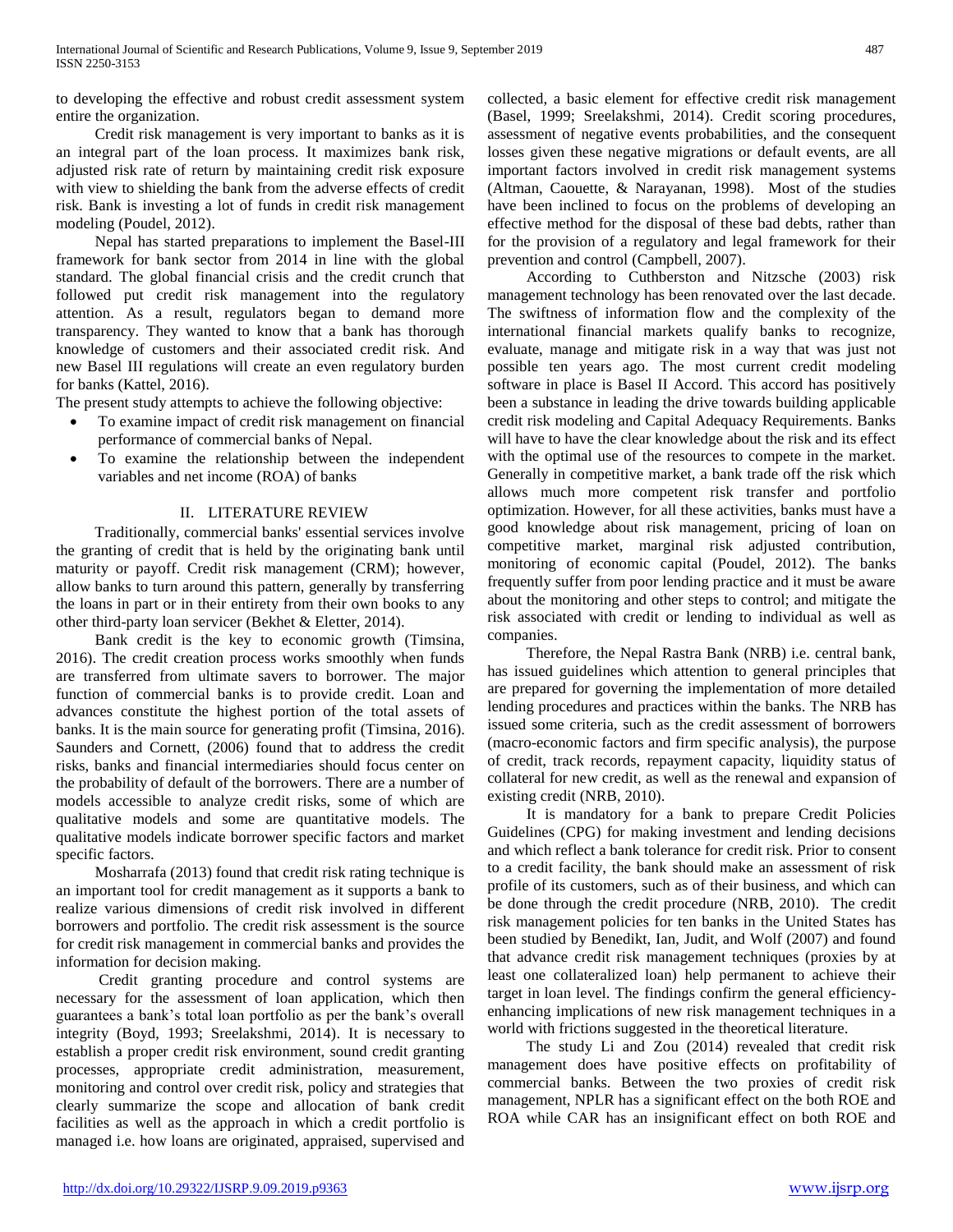ROA. However, from 2007 to 2012, the relationships between all the proxies are not stable but fluctuating.

 The study conducted by Macaulay (1988) in the United States and found credit risk management is best practice in bank and above 90% of the bank in country have adopted the best practice. Inadequate credit policies are still the main source of serious problem in the banking industry as result effective credit risk management has gained an increased focus in recent years. The main role of an effective credit risk management policy must be to maximize a bank's risk adjusted rate of return by maintaining credit exposure within acceptable limits. Moreover, banks need to manage credit risk in the entire portfolio as well as the risk in individual credits transactions (Sreelakshmi, 2014).

 The result from the study by Poudel (2012) showed that credit risk management is an important predictor of bank financial performance thus success of bank performance depends on risk management. Since risk management in general has very significant contribution to bank performance, the banks are advised to put more emphasis on risk management. In order to reduce risk on loans and achieve maximum performance the banks need to allocate more funds to default rate management and try to maintain just optimum level of capital adequacy.

 Credit Risk Management is one of the biggest risks faced by commercial banks and assuming even greater importance in a changing regulatory regime and volatile market conditions. Advanced credit analytics are now required to be compliant and to make sound business decisions. However, to successfully operationalize credit analytics, banks need to assess credit risks across the entire lending value chain and build an integrated risk management layer that uncovers interlinkages between credit risk and other risk categories (market risk, fraud and liquidity risks) (Otamurodov & Rakhimov, 2016; Jain, 2014).

## **Theoretical Framework**



Sourcce: (Poudel, 2012) Fig.1: Theoretical Framework

# III. DATA AND METHODOLOGY

# **3.1 Research Design**

 The research design used for the study is a descriptive research design that basically involves obtaining information concerning the current status of phenomena or condition in term of credit risk management on financial performance in banking industry.

**3.2 Sample selection**

 The population of interest is the twenty-eight banks that operate in Nepal. The study covered the banks (government and private banks) operating in Nepal; nine banks are involved in the study taken randomly. The study covered the period from fiscal year 2069/70 to 2074/75 because this is the period that the banking industry has undergone various changes that banks are going through merger and acquisition rapidly. Agricultural Development Bank Limited, Everest Bank Ltd., Himalayan Bank Ltd., Laxmi Bank Limited, Nabil Bank Ltd, Nepal Bangladesh Bank, Nepal Investment Bank Ltd., Nepal State Bank of India, Standard Chartered Bank Nepal has been selected as sample bank. This study examines the impact of credit risk management on financial performance of Banks in Nepal.

## **3.3 Source of information**

 Secondary data was used for the study and are gathered from various sources such as banking and financial statistics of NRB, commercial banks` individual website, Annual Supervision Report (NRB), Quarterly Financial Indicator (NRB). The study has applied time series and cross-sectional data, i.e. panel data set and panel data regression has been used to examine the credit risk of Nepalese commercial banks. The data was analyzed by calculating the profitability for each year for the period of study, trend analysis comparing the profitability ratio to default rate, cost per loan assets and capital adequacy ratio.

## **3.4 Variable Specification**

 The return on assets (ROA) is a ratio that measures company earnings before interest & taxes (EBIT) against its total net assets. The ratio is considered an indicator of how efficient a company is using its assets to generate before contractual obligation must be paid. It is calculated as: ROA= EBIT/ Total Assets. Return on assets gives a sign of the capital strength of the banking industry, which will depend on the industry; banks that require large initial investment will generally have lower return on assets (Poudel, 2012; Appa, 1996).

 Default rate (DR) is the term for a practice in the financial services industry for a particular lender to change the terms of a loan from the normal terms to the default terms that is, the terms and rates given to those who have missed payments on loan (Poudel, 2012; Appa, 1996). DR ratio can be calculated as DR Ratio= Non Performing Loans/ Total loan

 Cost per loan asset (CLA) is the average cost per loan advanced to customer in monetary term. Purpose of this is to indicate efficiency in distributing loans to customers (Poudel, 2012; Appa, 1996). CLA ratio can be calculated as: *CLA Ratio= Total Operating Cost/ Total amount of loans where, Operating cost = Interest received + Commission received - Operating profit.* 

Capital Adequacy Ratio (CAR) is a measure of the amount of bank's capital expressed as a percentage of its risk weighted credit exposure. CAR can be calculated: *CAR= Capital fund/ Risk Weighted Assets* (Poudel, 2012)*.* The data are taken from the annual reports of the selected sample banks' website.

# **3.5 Model Specification**

 The econometric model used in the study to estimate the banks performance and bank specific variables based on literatures for the credit risk management. The model is given as: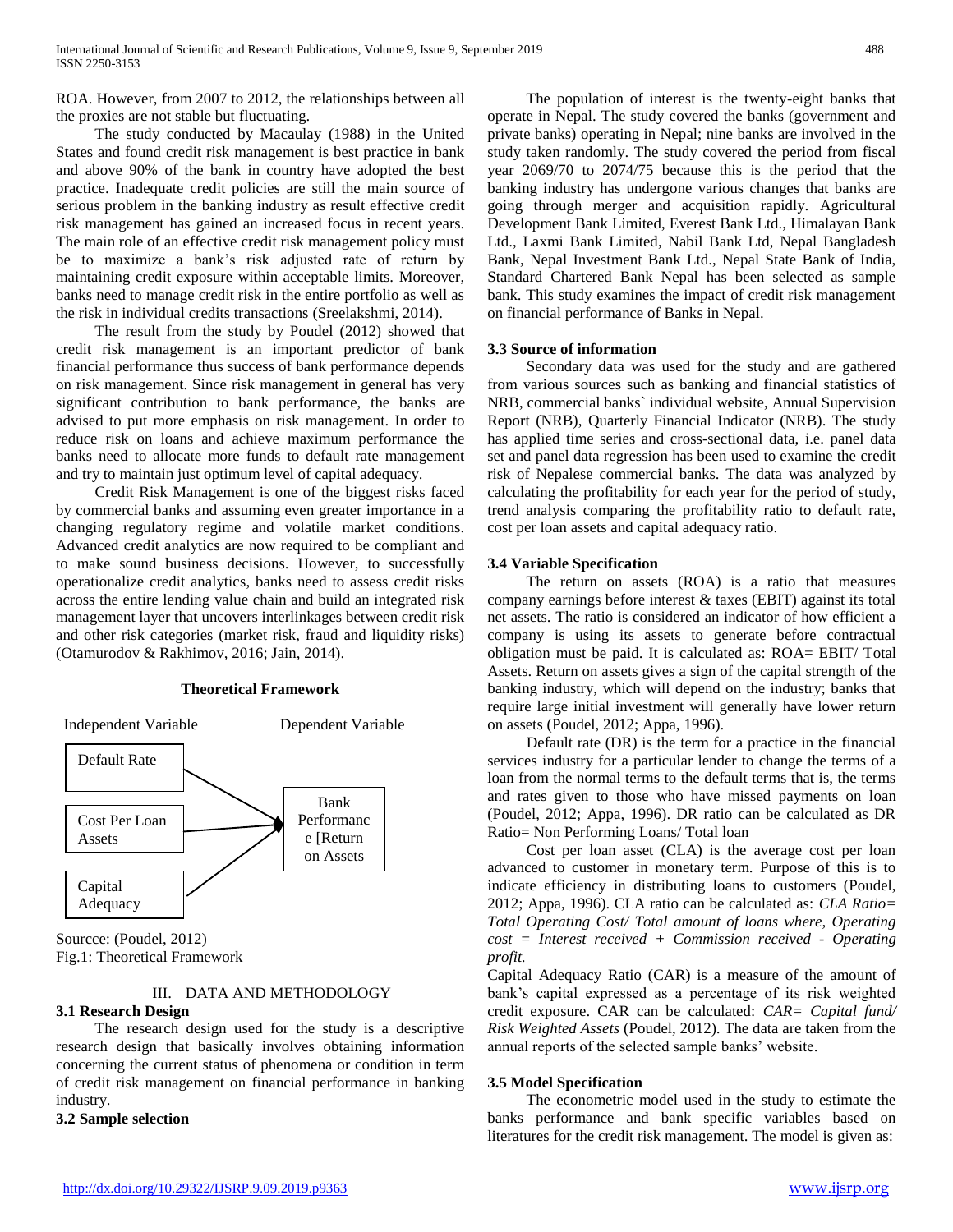$Y = \beta_0 + \beta F_{it} + e_{it}$ 

Where, Y is the dependent variable

 $β<sub>0</sub>$  is constant, β is the coefficient of explanatory variable, F<sub>it</sub> is the explanatory variable and  $e_{it}$  is the error term (assumed to have zero mean and independent across time period.

 By adopting the economic model as in equation above specifically to this study, equation 2 below evolves.

**Performance (ROA) =**  $\beta_0$ **+**  $\beta_1$ **DR +**  $\beta_2$ **CPLA+**  $\beta_3$ **CAR+**  $e_{it}$ …………………………..(2)

DR= Default rate

CLA= Cost per loan asset

CAR= Capital Adequacy Ratio

## **3.6 Model selection**

 Above equation is the econometric model explaining the credit risk management and banks performance of banks based on the variables. We need to identify the best method that would be more effective for the Panel Regression among the fixed and random effect model.

Housman test under the following hypothesis:

H<sup>0</sup> : Random Effect Model is appropriate

 $H_1$ : Fixed effect Model is appropriate

## IV. DATA ANALYSIS AND INTERPRETATION

 This section deals with the various issues and analyzed the impact of credit risk management on the performance of Nepalese commercial bank. It includes descriptive statistics of variables, correlation results for dependent and explanatory variables, diagnosis test for the regression models, regression analysis and discussion of results. Data analysis was done by using E-views 10.0 software (student version).

#### **4.1 Descriptive statistics**

 Table 1 shows the descriptive statistics which includes minimum value, maximum value, mean value and standard deviations with 9 sample commercial banks for the study period of 2009/2010 to 2016/17 that makes total of 72 observations.

**Table 1: Descriptive Statistics**

|                                  | <b>Sc</b><br>ale | N  | Minim<br>um  | Maxim<br>um  | Mean         | Std.<br>Deviati<br>on |
|----------------------------------|------------------|----|--------------|--------------|--------------|-----------------------|
| Return<br>on<br>Assets           | $\%$             | 72 | 0.1929<br>55 | 8.1507<br>99 | 2.118<br>827 | 1.0472<br>98          |
| Default<br>Rate                  | $\%$             | 72 | 0.1006<br>95 | 8.9876<br>40 | 1.926<br>848 | 2.0996<br>50          |
| Cost<br>per<br>Loan<br>Assets    | $\%$             | 72 | 0.0295<br>40 | 0.1714<br>60 | 0.081<br>681 | 0.0324<br>19          |
| Capital<br>Adequ<br>acy<br>Ratio | $\%$             | 72 | 10.19        | 21.08        | 12.84<br>000 | 2.4735<br>60          |

*Source: Annual reports of sample banks and results are drawn from E-VIEWS (Student version10.0)*

 Table 1 presents some descriptive statistics for the variable used in this study. The mean ROA is 2.1188%, the minimum 0.19295% and maximum 8.15079%. On the average, the default rate is 1.92685% and minimum and maximum is 0.10069% and 8.98764%, respectively. Regarding the cost per loan assets, the average is 0.08168% where minimum and maximum is 0.02954% and 0.17146% respectively. The mean of capital adequacy ratio is 12.84% and bears minimum and maximum 10.19% and 21.08% respectively.

## **4.2 Correlation Analysis**

 Correlation analysis is used to determine the extent of the correlation of different pairs of variables under study. It calculates the coefficient between 1 and -1. The following table No. 2 shows the bivariate correlation between the variables. The correlation matrix shows the correlation among variables and the significance of the correlation coefficient.

#### **Table 2: Correlation Analysis**

| <b>ROA</b>  | ROA         | DR.      | <b>CPLA</b> | <b>CAR</b> |
|-------------|-------------|----------|-------------|------------|
| <b>ROA</b>  |             |          |             |            |
| DR          | $0.530069*$ |          |             |            |
| <b>CPLA</b> | 0.124135    | 0.705014 |             |            |
| CAR         | 0.180647    | 0.40116  | 0.156852    |            |

*\* correlation significant at 5% level*

 In table 2, the study indicate that bank performance indicator ROA is significantly positively correlated with Default rate at 5% of signficance level. However there is insignificant correlation between Cost per loan assets and Return on Asset as well as with capital adequacy ratio. Correlation coefficient among the independent variables are less than 0.71, implying the absence of multicollinearity among the independent variables. Thus, there is no evidence of presence of multicollinearity among the independent variables.

# **4.3 Regression Analysis**

#### **4.3.1 Regression Analysis using Fixed Effect Model**

**Table No. 3: Regression Analysis using Fixed Effect Model**

| <b>Variables</b>                                             | Coefficie  | Std.         | t-             | Prob.     |  |  |
|--------------------------------------------------------------|------------|--------------|----------------|-----------|--|--|
|                                                              | nt         | <b>Error</b> | <b>Statist</b> |           |  |  |
|                                                              |            |              | ic             |           |  |  |
| (Constant)                                                   | 2.24831    | 0.8406       | 2.6745         | 0.0096    |  |  |
|                                                              |            | 3            | 6              |           |  |  |
| DR.                                                          | 0.53781    | 0.0900       | 5.9710         | $0.0000*$ |  |  |
|                                                              |            |              |                |           |  |  |
| <b>CPLA</b>                                                  | $-11.8491$ | 4.4738       |                | $0.0103*$ |  |  |
|                                                              |            | 3            | 2.6485         |           |  |  |
| CAR                                                          | $-0.01541$ | 0.0541       |                | 0.7770    |  |  |
|                                                              |            | 8            | 0.2845         |           |  |  |
| Adjusted $R^2 = 0.599386$<br>$R$ -square=0.661452            |            |              |                |           |  |  |
| S.E of regression = $0.66287$<br>$Prob(F-statistic)= 0.0000$ |            |              |                |           |  |  |
| $F-statistics = 10.65705$<br>D-W stat $= 2.005066$           |            |              |                |           |  |  |

 *\*Correlation coefficient significant at 5%*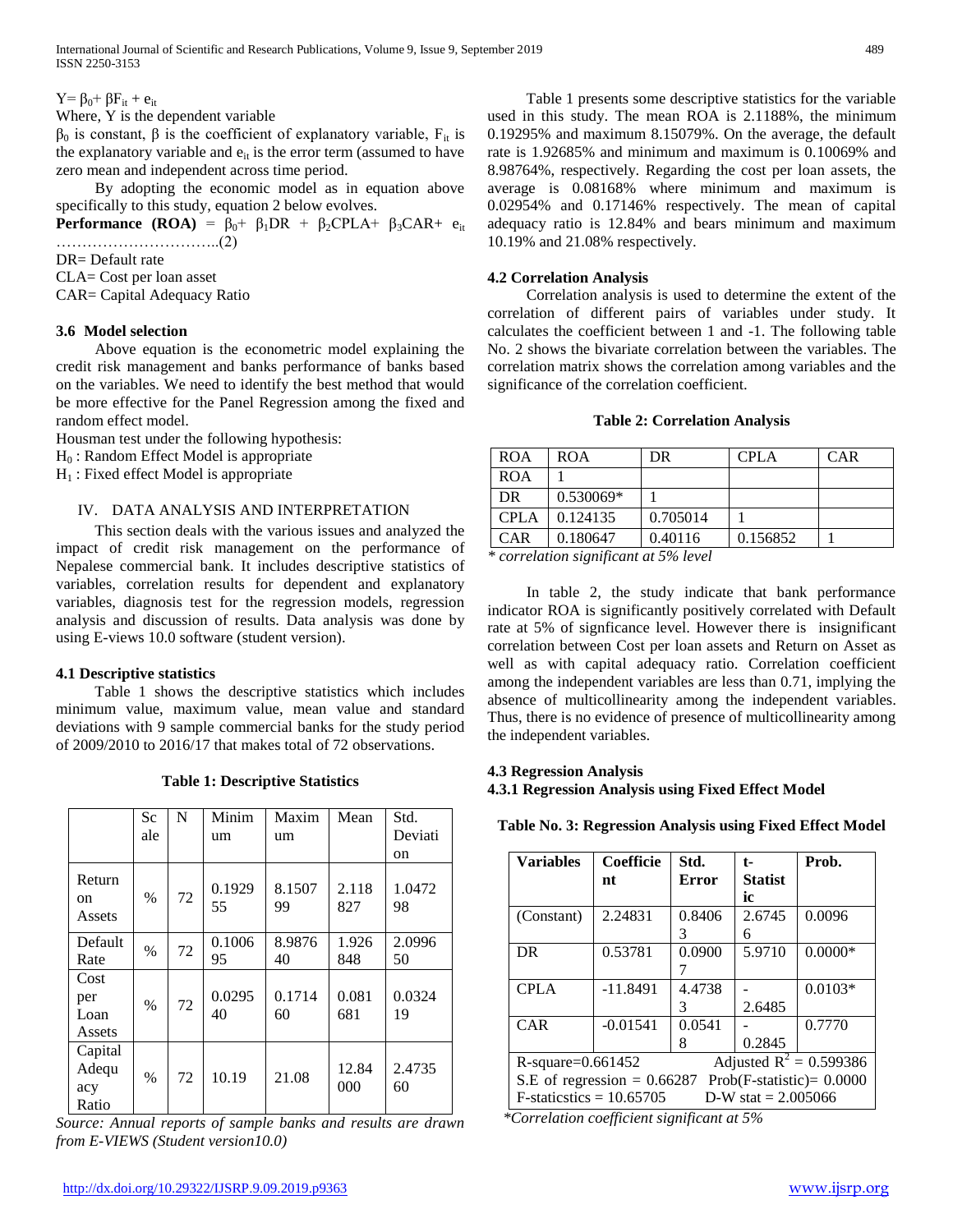Results of the fixed effect model are presented in Table No. 3. For the model, ROA as the dependent variable, DR and CPLA are significant variable to describe the ROA of commercial banks and CAR has insignificant relation with ROA at 5% level of significance. The beta coefficients are indicators of the predictive powers of the individual variables. The beta coefficient shows the positive relation between DR and ROA and negative relationship between CPLA and ROA. There is negative and insignificant relationship between capital adequacy and bank performance (ROA). The coefficient of capital adequacy ratio is insignificant meaning that it cannot explain the variation of dependent variable (ROA). The R square value demonstrates the percentage of independent variables can explain the variations in the dependent variable. In this research, independent variables (DR, CPLA and CAR) can explain 66.17 percent of the variations in performance of bank (ROA). The remaining 33.83 percent variations of ROA can be explained by other independent variables which are not covered in this study.

## **4.3.2 Regression Analysis using Random Effect Model**

 In this Section, regression model is applied to explain the relationship between bank performance (ROA) and explanatory variables (DR, CPLA and CAR) of credit risk management. The random and fixed effect has been calculated to run the Housman test.

**Table 4: Regression Analysis using Random Effect Model**

| <b>Variable</b><br>s                                                                                                                                                   | <b>Coefficient</b> | Std.<br>Error | t-<br><b>Statistic</b> | Prob.       |
|------------------------------------------------------------------------------------------------------------------------------------------------------------------------|--------------------|---------------|------------------------|-------------|
| (Constant)                                                                                                                                                             | 2.68063            | 0.76569       | 3.50096                | 0.0008      |
| DR                                                                                                                                                                     | 0.50253            | 0.08069       | 6.22796                | 0.0000<br>∗ |
| <b>CPLA</b>                                                                                                                                                            | $-13.0096$         | 4.26805       | $-3.07157$             | 0.0031<br>∗ |
| CAR                                                                                                                                                                    | $-0.03577$         | 0.04866       | $-0.73512$             | 0.4648      |
| Adjusted $R^2 = 0.349083$<br>$R$ -square=0.376588<br>S.E of regression = $0.66055$<br>$Prob(F-statistic)=0.0000$<br>$F-statistics = 13.69228$<br>D-W stat = $1.754098$ |                    |               |                        |             |

*\*Correlation coefficient significant at 5%* 

 From the table 4, the regression results are obtained based on Random effect model using panel data of sample with the help of E-views software version 10.0 student version. This table shows regression results based on the panel data of 9 commercial banks with 72 observations for the period of 2009/10 to 2016/17. In the random effect model, the beta coefficient of variables is similar that DR has positive relation with ROA and CPLA and CAR has negative relation with ROA. The R square value of 37.66% demonstrates the 37.66% of independent variables can explain the variations in the dependent variable (ROA). Remaining 62.44% variation can be explained by other independent variables which are not included in this study.

 The p-value for the F-statistics is significant with DR and CPLA indicating independent variable has influence in explaining credit risk management in Nepal whereas, insignificant with CAR. Further, The Durbin- Watson statistics value is greater than R- square value (i.e.  $1.754098 > 0.376588$ ), which mean that the error term is independent and is free of autocorrelation.

# **4.4 Housman Test Result**

 This is used as a test to determine the right model between the fixed and random effects model. A fixed group effect model examines individual differences in intercepts, assuming the same slopes and constant variance across individual (group and entity). A random effect model assumes that individual effect (heterogeneity) is not correlated with any regressor and then estimates error variance specific to groups (or times) (Adefemi, 2017).

The Hausman test hypothesis is:

Null hypothesis  $(H_0)$ : Random effect model is appropriate. Alternative hypothesis (H<sub>1</sub>): Fixed effects model is appropriate.

| <b>Dependent Variable ROA</b>                                     |  |  |        |  |
|-------------------------------------------------------------------|--|--|--------|--|
| Chi-Sq. d.f.<br>Chi.<br>Sq.<br><b>P-Value</b><br><b>Statistic</b> |  |  |        |  |
| 2.523663                                                          |  |  | 0.4710 |  |

 The result of Housman Test is presented in table 5. This test is used to determine which model is better among fixed effect and random effect. P-values of cross section random for model is more than 0.05, hence, we do not have sufficient statistical evidence to reject the null hypothesis. Hence, we accept the null hypothesis i.e. Random effect model is appropriate for the model.

# V. CONCLUSION

 This study is conducted specially with the aim of investigating the impact of credit risk management on financial performance (ROA) of Nepalese commercial banks. The study is conducted using the sample of 9 commercial banks operated in Nepali economy with 72 observations for the period 2009/10 to 2016/17. Random Effect Model (REM) and Fixed Effect Model (FEM) of panel data analysis are used as tool of analysis.

 The result of the study showed that credit risk management is an important predictor of bank financial performance thus success of bank performance depends on risk management. Credit risk management is crucial on the bank performance (ROA) since it have a significant relationship with bank performance. Hausman test reveals that Random effects model (REM) is most appropriate model because p-values of cross section random for model is more than 0.05*.* Default rate does not meet our prior expectation due to the positive significant coefficient. The result shows the higher default rate lead to higher return of asset for the bank. Based on the study other factors not studied in this research has a very significant contribution of 62.44% to bank performance therefore require further research to efficiently manage the credit risk hence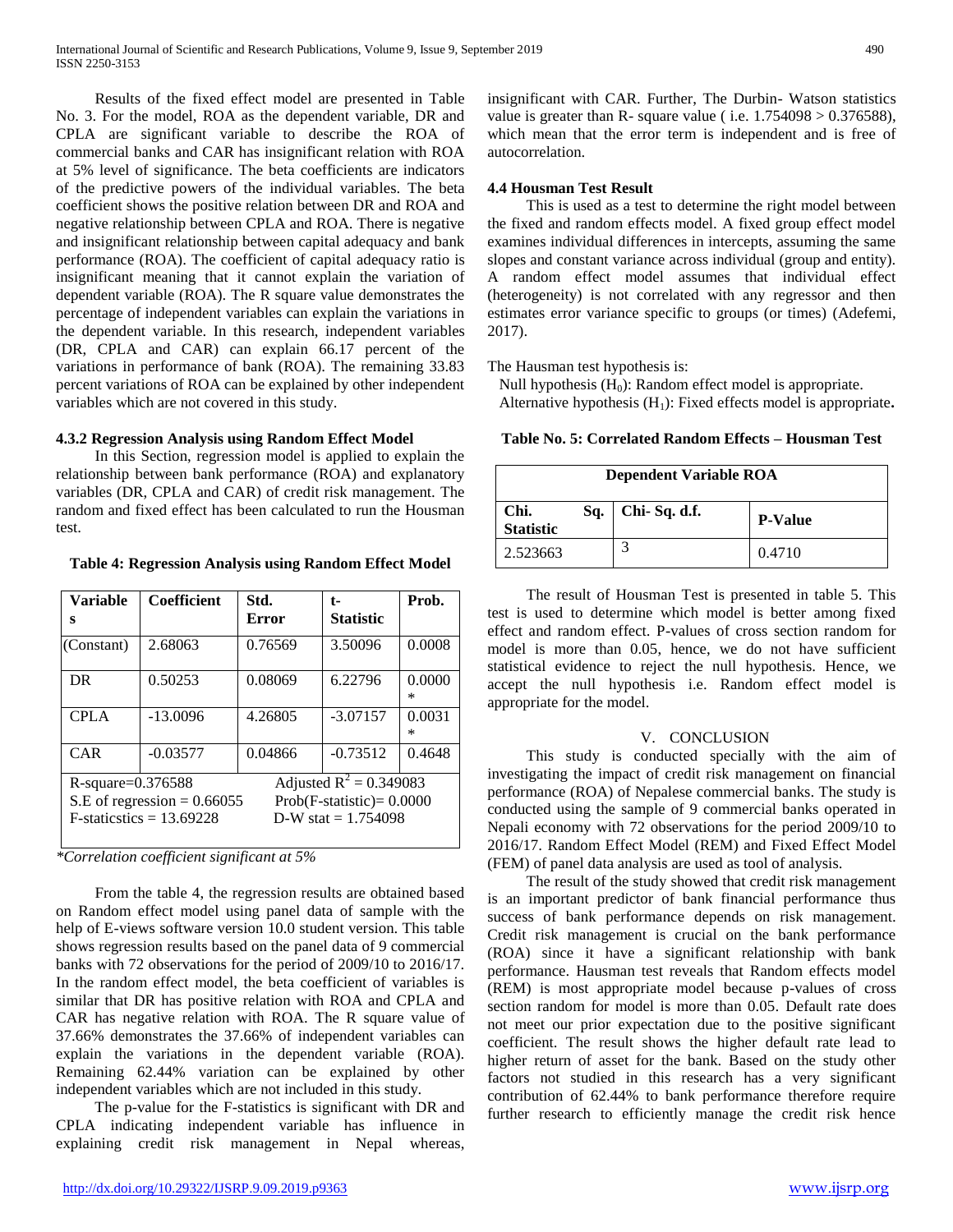improve bank financial performance which is similar to the study of Poudel, (2012).

#### **REFERENCES**

- [1] Adefemi, A. A. (2017). Panel Data Regression Model in Eviews: Pooled OLS, Fixedor Random effect model?
- Aktan, B., & Bulut, C. (2008). Financial Performance Impacts of Corporate Entrepreneurship in Emergin MArkets: A Case study of Turkey. *European Journal of Economics, Finance and Administrative Science , 12*, 69-79.
- [3] Allen, D., & Powell, R. (2011). Credit Risk Measurement Methodologies. *19th International Congress on Modelling and Simulation* , 1464-1470.
- [4] Altman, E., Caouette, J., & Narayanan, P. (1998). Credit-risk Measurement and Management: the ironic challenge in the next decade. *Financial Analysts Journal , 54(1)*, 7-11.
- [5] Appa, R. (1996). The Monetary and Financial System. . London Bonkers Books Ltd.
- [6] Basel. (1999). *Principles for the Management of Credit Risk.* Basel Committee on Banking Supervision.
- [7] Bekhet, H., & Eletter, S. F. (2014). Credit Risk ASsessment Model for Jordanian commercial Banks: Neural scoring approach. *Review of Development Finance , 4*, 20-28.
- [8] Benedikt, G., Ian, M., Judit, V. C., & Wolf, W. (2007). Bank Behaviour with access to credit risk transfer markets. *Research Discussion Papers , 4*.
- [9] Boyd, A. (1993). How the industry has changed since deregulation. *Personal Investment , 11(8)*, 85-86.
- [10] Campbell, A. (2007). Bank insolvency and the problem of nonperforming loans. . *Journal of Banking , 9(1)*, 25-45.
- [11] Cuthberston, K., & Nitzsche, D. (2003). Long Rates, Risk Premia and the Over-Reaction/Hypothesis. *Economic Modelling , 20*, 417-435.
- [12] Jain, A. (2014). Credit Analytics in Commercial Banking OperationaizingAdvanced Analytics to UnderstandRisk across the Value Chain, and the Enterprise, for Better Decision Making. Everest Research Group.
- [13] Kamandea, E., Zablonb, E., & Ariemba, G. (2016). The effect of bank specific factors on financial performance of commercial bank in kenya. *International Journal of Sciences : Basic and Applied Research* , 166.
- [14] Kattel, I. K. (2016). Evaluating the Credit Risk Measurement Practices of Commercial Banks in Nepal. *IOSR Journal of Business and Management , 18* (3), 132-137.
- [15] Li, F., & Zou, Y. (2014). The Impact of Credit Risk Management on Profitability of Commercial Banks: A Study of Europe. Degree project, Umea School of Business and Economics, Europe.
- [16] Macaulay, F. R. (1988). Some Theoretical Problems Suggested by the Movements of Interests Rate, Bond Yields, and Stock Prices in United States Since 1856. *National Bureau of Econimic Research* .
- [17] Malla, B. K. (2017). Credit Portfolio Management in Nepalese Commercial Banks. *The Journal of Nepalese Business Studies , X* (1), 101-109.
- [18] Memmel, C., & Raupach, P. (2010). How Do Banks Adjust Their Capital Ratios? Evidence from Germany. *Journal of Financial Intermediation , 19* (4), 509-528.
- [19] Mosharrafa, R. A. (2013). Credit Assessment Practice of a Commercial Bank in Bangaladesh. *International Journal of Economic, Finance and MAnagement Sciences , 1(6)*, 382-387.
- [20] NRB. (2010). *Risk Management Guidelines.* Nepal Rastra Bank, Bank Supervision Department. Baluwatar, Kathmandu, Nepal: Nepal Rastra Bank.
- [21] NRB, N. R. (2010). *Risk Management Guidelines.* Nepal Rastra Bank. nepal: Nepal Rastra Bank.
- [22] Otamurodov, K. K., & Rakhimov, A. (2016). Importance of Credit Portfolio and Credit Risk Management in Banking System. *The scientific journal "Young Scientist" , 3*, 598-600.
- [23] Poudel, R. P. (2012). The impact of credit risk management on financial performance of commercial. *International Journal of Arts and Commerce , 1* (5), 9-15.
- [24] Saunders, A., & Cornett, M. M. (2006). *Financial Institution Management: A risk Management Approach* (5 ed.). MacGraw-Hill.
- [25] Sreelakshmi, S. (2014). A Study on Risk Involved in Credit Management of SBI Kochi, 2013-14. SBI, Kochi.
- [26] Timsina, N. (2016). Determinants of Bank Lending in Nepal. *NRB Economic Review , 28* (2), pp. 19-42.

#### AUTHORS

**First Author** – Bindu Pantha, Department of Business Administration, MBA Scholars, Lumbini Banijya Campus, Tribhuvan University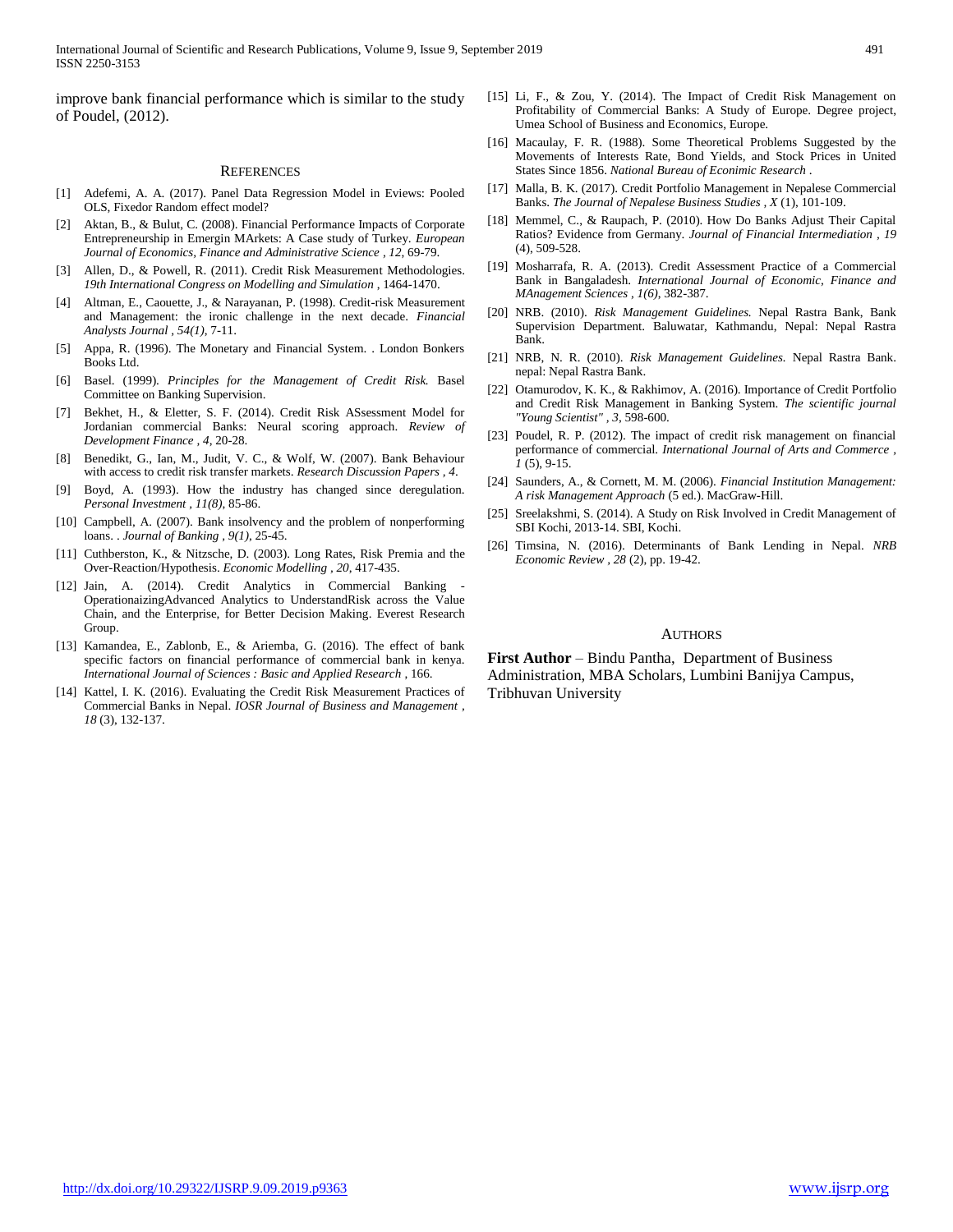#### **APPENDIX I: Pooled Regression Model**

Dependent Variable: ROA Method: Panel Least Squares Date: 08/23/19 Time: 20:13 Sample: 2009 2016 Periods included: 8 Cross-sections included: 9 Total panel (balanced) observations: 72

| Variable                                                                                                                                | Coefficient                                                                       | Std. Error                                                                                                                           | t-Statistic                                        | Prob.                                                                |
|-----------------------------------------------------------------------------------------------------------------------------------------|-----------------------------------------------------------------------------------|--------------------------------------------------------------------------------------------------------------------------------------|----------------------------------------------------|----------------------------------------------------------------------|
| DR.<br>CPLA<br>CAR<br>C                                                                                                                 | 0.472788<br>$-16.98251$<br>$-0.049739$<br>3.233635                                | 0.071656<br>4.303648<br>0.043677<br>0.640177                                                                                         | 6.597997<br>$-3.946073$<br>$-1.138801$<br>5.051154 | 0.0000<br>0.0002<br>0.2588<br>0.0000                                 |
| R-squared<br>Adiusted R-squared<br>S.E. of rearession<br>Sum squared resid<br>Log likelihood<br><b>F-statistic</b><br>Prob(F-statistic) | 0.415951<br>0.390184<br>0.817842<br>45.48288<br>-85.62769<br>16.14285<br>0.000000 | Mean dependent var<br>S.D. dependent var<br>Akaike info criterion<br>Schwarz criterion<br>Hannan-Quinn criter.<br>Durbin-Watson stat |                                                    | 2.118827<br>1.047298<br>2.489658<br>2.616140<br>2.540011<br>1.122236 |

#### **APPENDIX II: Random Effect Model**

Dependent Variable: ROA Method: Panel EGLS (Cross-section random effects) Date: 08/23/19 Time: 20:14 Sample: 2009 2016 Periods included: 8 Cross-sections included: 9 Total panel (balanced) observations: 72 Swamy and Arora estimator of component variances

| Variable                                                                                         | Coefficient                                              | Std. Error                                                                          | t-Statistic                                        | Prob.                                        |
|--------------------------------------------------------------------------------------------------|----------------------------------------------------------|-------------------------------------------------------------------------------------|----------------------------------------------------|----------------------------------------------|
| <b>DR</b><br>CPLA<br>CAR<br>C                                                                    | 0.502529<br>$-13.10961$<br>$-0.035771$<br>2.680633       | 0.080689<br>4.268054<br>0.048660<br>0.765685                                        | 6.227959<br>$-3.071566$<br>$-0.735117$<br>3.500961 | 0.0000<br>0.0031<br>0.4648<br>0.0008         |
|                                                                                                  | <b>Effects Specification</b>                             |                                                                                     | S.D.                                               | Rho                                          |
| Cross-section random<br>Idios yncratic random                                                    |                                                          |                                                                                     | 0.575810<br>0.662878                               | 0.4301<br>0.5699                             |
|                                                                                                  | <b>Weighted Statistics</b>                               |                                                                                     |                                                    |                                              |
| R-squared<br>Adjusted R-squared<br>S.E. of regression<br><b>F-statistic</b><br>Prob(F-statistic) | 0.376586<br>0.349083<br>0.660552<br>13.69228<br>0.000000 | Mean dependent var<br>S.D. dependent var<br>Sum squared resid<br>Durbin-Watson stat |                                                    | 0.798765<br>0.818737<br>29.67039<br>1.754098 |
|                                                                                                  | <b>Unweighted Statistics</b>                             |                                                                                     |                                                    |                                              |
| R-squared<br>Sum squared resid                                                                   | 0.384035<br>47.96834                                     | Mean dependent var<br>Durbin-Watson stat                                            |                                                    | 2.118827<br>1.084981                         |